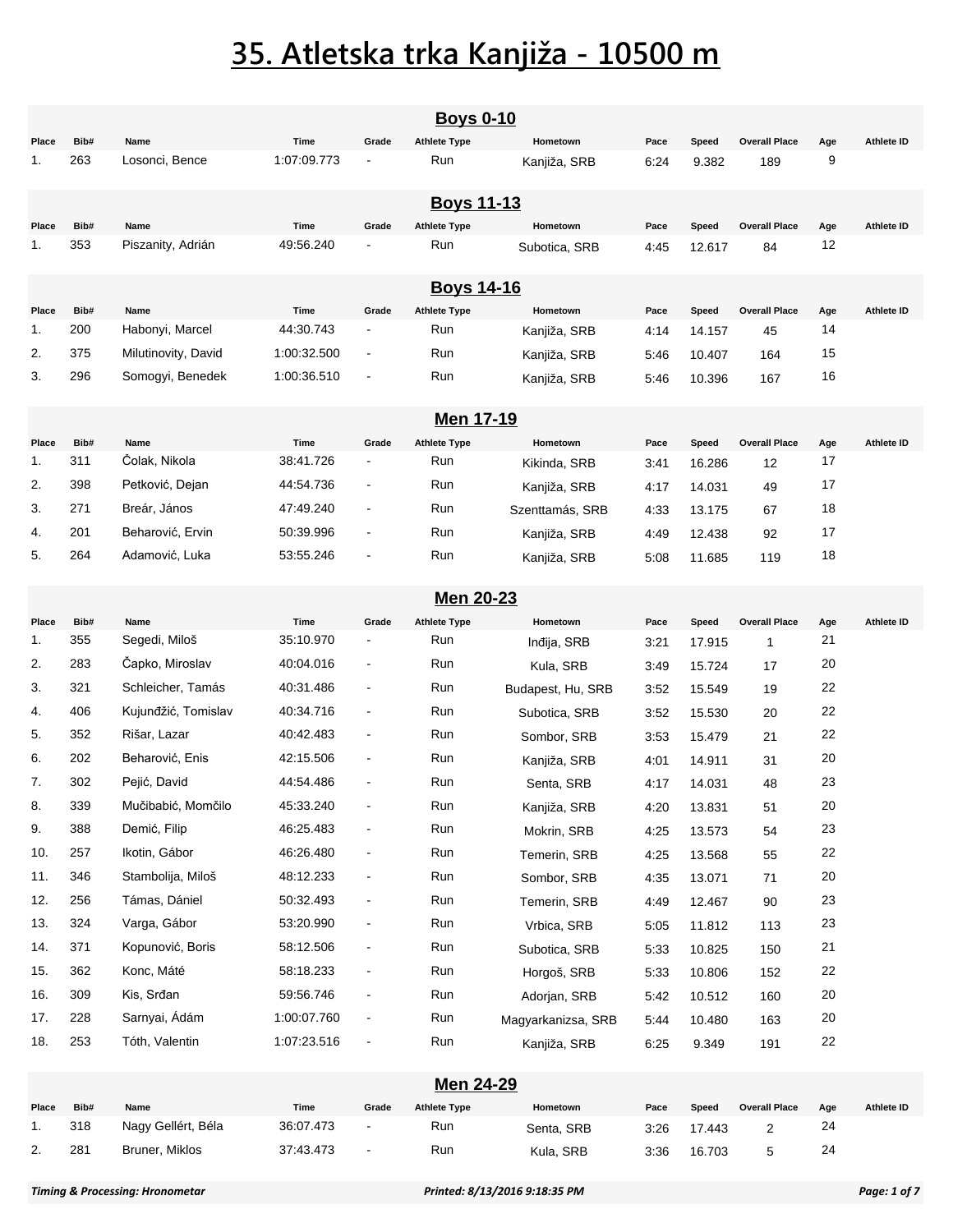| 3.  | 407 | Latković, Marko  | 37:44.473   | $\overline{\phantom{a}}$ | Run | Vrbas, SRB         | 3:36 | 16.696 | 6              | 27 |  |
|-----|-----|------------------|-------------|--------------------------|-----|--------------------|------|--------|----------------|----|--|
| 4.  | 306 | Zarić, Dejan     | 38:02.210   | $\blacksquare$           | Run | Kikinda, SRB       | 3:37 | 16.564 | $\overline{7}$ | 26 |  |
| 5.  | 314 | Milosav, Srđan   | 38:53.223   | $\blacksquare$           | Run | Kikinda, SRB       | 3:42 | 16.202 | 13             | 25 |  |
| 6.  | 394 | Becskei, Dániel  | 39:27.213   | $\blacksquare$           | Run | Bačka Topola, SRB  | 3:45 | 15.970 | 15             | 29 |  |
| 7.  | 312 | Sivčev, Srđan    | 39:29.976   | $\blacksquare$           | Run | Kikinda, SRB       | 3:46 | 15.956 | 16             | 25 |  |
| 8.  | 310 | Marić, Stevan    | 43:11.980   | $\blacksquare$           | Run | Kikinda, SRB       | 4:07 | 14.589 | 34             | 25 |  |
| 9.  | 266 | Körmöci, Pál     | 44:00.496   | $\blacksquare$           | Run | Magyarkanizsa, SRB | 4:11 | 14.318 | 41             | 26 |  |
| 10. | 391 | Srpak, Tihamér   | 47:11.270   | $\blacksquare$           | Run | Bačka Topola, SRB  | 4:30 | 13.352 | 60             | 25 |  |
| 11. | 288 | Kovačev, Dragan  | 47:26.776   | $\blacksquare$           | Run | Kula, SRB          | 4:31 | 13.282 | 63             | 24 |  |
| 12. | 223 | Hodik, Endre     | 47:46.243   | $\blacksquare$           | Run | Kanjiža, SRB       | 4:33 | 13.189 | 66             | 29 |  |
| 13. | 386 | Homonai, Aron    | 48:02.733   | $\blacksquare$           | Run | Kanjiža, SRB       | 4:34 | 13.116 | 68             | 24 |  |
| 14. | 292 | Dancs, Dániel    | 50:36.736   | $\blacksquare$           | Run | Kanjiža, SRB       | 4:49 | 12.451 | 91             | 26 |  |
| 15. | 373 | Körmöci, Norbert | 53:16.996   | $\blacksquare$           | Run | Kanjiža, SRB       | 5:04 | 11.827 | 112            | 29 |  |
| 16. | 215 | Móra, Ádám       | 54:59.240   | $\blacksquare$           | Run | Subotica, SRB      | 5:14 | 11.458 | 126            | 24 |  |
| 17. | 251 | Bohata, Gábor    | 1:01:17.290 | $\blacksquare$           | Run | Magyarkanizsa, SRB | 5:50 | 10.280 | 174            | 27 |  |
|     |     |                  |             |                          |     |                    |      |        |                |    |  |

|       | $Men30-34$ |                     |           |                |                     |                    |      |        |                      |     |            |  |  |
|-------|------------|---------------------|-----------|----------------|---------------------|--------------------|------|--------|----------------------|-----|------------|--|--|
| Place | Bib#       | Name                | Time      | Grade          | <b>Athlete Type</b> | Hometown           | Pace | Speed  | <b>Overall Place</b> | Age | Athlete ID |  |  |
| 1.    | 247        | Crnokrak, Dimitrije | 36:26.223 | $\blacksquare$ | Run                 | Zemun, SRB         | 3:28 | 17.292 | 3                    | 34  |            |  |  |
| 2.    | 359        | Papić, Nikša        | 36:49.716 | $\blacksquare$ | Run                 | Novi Sad, SRB      | 3:30 | 17.112 | 4                    | 32  |            |  |  |
| 3.    | 325        | Vendlener, Goran    | 38:26.733 | $\blacksquare$ | Run                 | Novi Sad, SRB      | 3:40 | 16.392 | 10                   | 34  |            |  |  |
| 4.    | 205        | Farkas, Sándor      | 43:36.736 | $\blacksquare$ | Run                 | Mohol, SRB         | 4:09 | 14.450 | 37                   | 30  |            |  |  |
| 5.    | 210        | Ninčić, Srđan       | 46:31.723 | $\blacksquare$ | Run                 | Novi Kneževac, SRB | 4:26 | 13.544 | 56                   | 31  |            |  |  |
| 6.    | 336        | Bućan, Borislav     | 48:08.256 | $\blacksquare$ | Run                 | Čerević, SRB       | 4:35 | 13.089 | 70                   | 34  |            |  |  |
| 7.    | 217        | Ivić, Dalibor       | 48:48.240 | $\blacksquare$ | Run                 | Subotica, SRB      | 4:39 | 12.910 | 77                   | 34  |            |  |  |
| 8.    | 322        | Pap, Zoltán         | 51:55.736 | $\blacksquare$ | Run                 | Mali Pijaca, SRB   | 4:57 | 12.135 | 103                  | 31  |            |  |  |
| 9.    | 208        | Rövid, József       | 54:31.500 | $\blacksquare$ | Run                 | Kanjiža, SRB       | 5:12 | 11.556 | 123                  | 33  |            |  |  |
| 10.   | 400        | Berta, Viktor       | 55:00.953 | $\blacksquare$ | Run                 | Kanjiža, SRB       | 5:14 | 11.455 | 127                  | 31  |            |  |  |
| 11.   | 326        | Sokcsity, Zoltán    | 55:07.740 | $\blacksquare$ | Run                 | Subotica, SRB      | 5:15 | 11.430 | 128                  | 31  |            |  |  |
| 12.   | 384        | Szecsei, Csaba      | 56:12.996 | $\blacksquare$ | Run                 | Kanjiža, SRB       | 5:21 | 11.210 | 135                  | 34  |            |  |  |
| 13.   | 372        | Halasi, Szabolcs    | 57:56.500 | $\blacksquare$ | Run                 | Subotica, SRB      | 5:31 | 10.875 | 147                  | 34  |            |  |  |
| 14.   | 291        | Bojković, Dragan    | 59:25.250 | $\blacksquare$ | Run                 | Subotica, SRB      | 5:40 | 10.603 | 157                  | 30  |            |  |  |
| 15.   | 337        | Krneta, Aleksandar  | 59:41.506 |                | Run                 | Sombor, SRB        | 5:41 | 10.556 | 158                  | 32  |            |  |  |
|       |            |                     |           |                |                     |                    |      |        |                      |     |            |  |  |

**Men** 30-34

**Men 35-39**

| Bib# | Name                | Time      | Grade                        | <b>Athlete Type</b> | Hometown      | Pace               | Speed  |    | Age                  | Athlete ID |
|------|---------------------|-----------|------------------------------|---------------------|---------------|--------------------|--------|----|----------------------|------------|
| 275  | Halas, Edvard       | 38:24.316 | $\qquad \qquad \blacksquare$ | Run                 | Szabadka, SRB | 3:39               | 16.406 | 9  | 36                   |            |
| 411  | Sabo, Arpad         | 40:14.983 | $\blacksquare$               | Run                 | Kanjiža, SRB  | 3:50               | 15.659 | 18 | 39                   |            |
| 235  | Lipták, Zoltán      | 40:45.480 | $\blacksquare$               | Run                 |               | 3:53               | 15.460 | 22 | 39                   |            |
| 230  | Nagy, László        | 41:03.000 | $\blacksquare$               | Run                 | Kanjiža, SRB  | 3:55               | 15.347 | 25 | 37                   |            |
| 244  | Muhi. Zsolt         | 41:51.233 | ٠                            | Run                 | Kanjiža, SRB  | 3:59               | 15.054 | 28 | 35                   |            |
| 280  | Bogdanić, Kristifor | 42:07.723 | ٠                            | <b>Run</b>          | Subotica, SRB | 4:01               | 14.958 | 29 | 36                   |            |
| 204  | Kávai, Csaba        | 42:23.246 | ٠                            | Run                 | Kanjiža, SRB  | 4:02               | 14.864 | 33 | 35                   |            |
| 317  | Zeljković, Željko   | 43:39.233 | $\overline{\phantom{a}}$     | Run                 | Pančevo, SRB  | 4:09               | 14.433 | 38 | 39                   |            |
| 211  | Dukai, Károly       | 47:33.983 | $\qquad \qquad \blacksquare$ | <b>Run</b>          | Kanjiža, SRB  | 4:32               | 13.249 | 64 | 35                   |            |
| 354  | Ivić, Čaba          | 48:22.983 | $\overline{\phantom{a}}$     | Run                 | Subotica, SRB | 4:36               | 13.025 | 75 | 36                   |            |
|      |                     |           |                              |                     |               | Magyarkanizsa, SRB |        |    | <b>Overall Place</b> |            |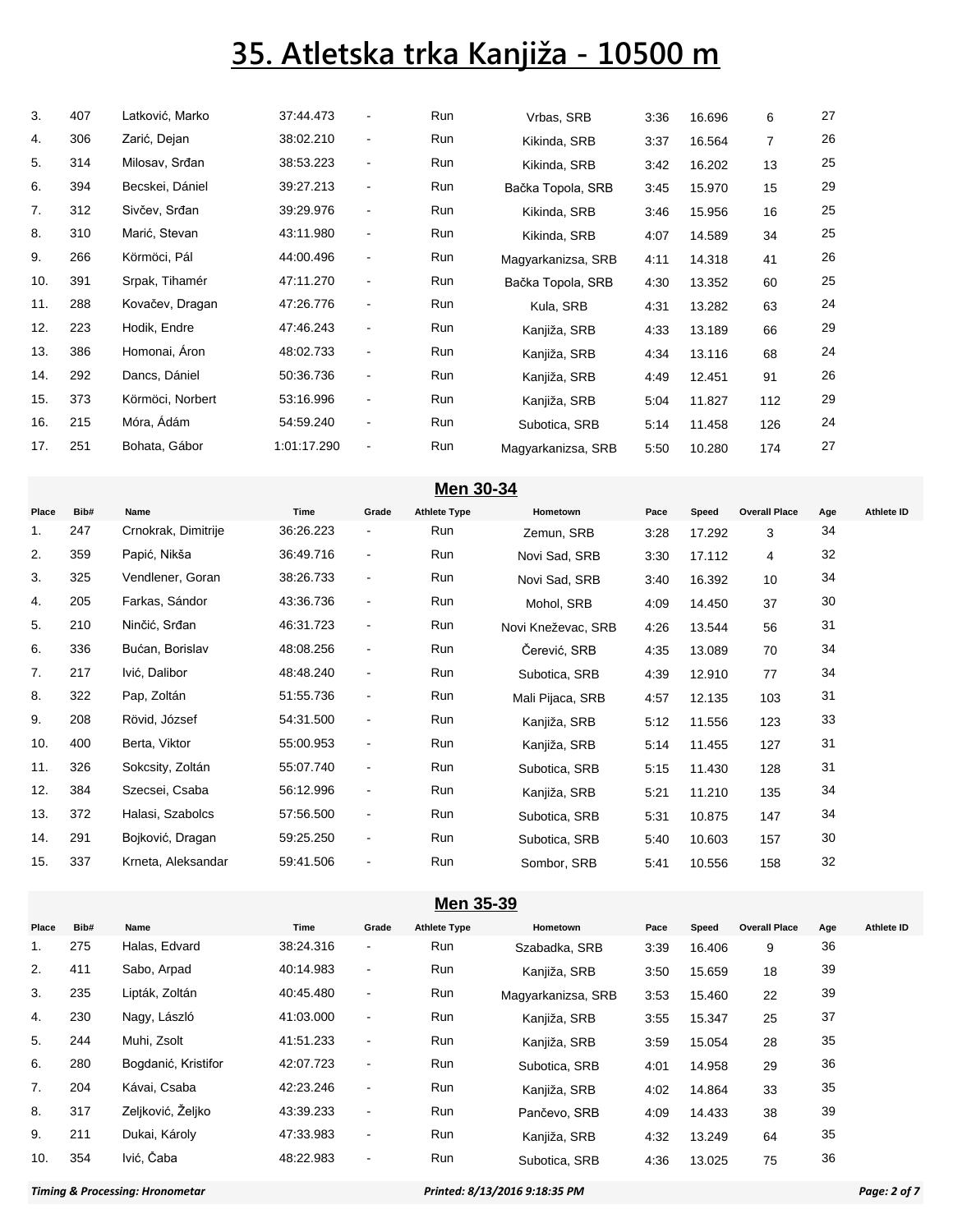| 11. | 268 | Hajnal, Róbert      | 48:57.723   | ۰                        | Run        | Szabadka, SRB  | 4:40 | 12.870 | 78  | 38 |
|-----|-----|---------------------|-------------|--------------------------|------------|----------------|------|--------|-----|----|
| 12. | 213 | Zegarac, Aleksandar | 49:07.490   | $\blacksquare$           | Run        | Požarevac, SRB | 4:41 | 12.827 | 80  | 39 |
| 13. | 374 | Ferzić. Branislav   | 51:44.240   | $\overline{\phantom{a}}$ | Run        | Kanjiža, SRB   | 4:56 | 12.178 | 99  | 35 |
| 14. | 405 | Dukai, Márk         | 52:48.243   | $\sim$                   | Run        | Kanjiža, SRB   | 5:02 | 11.932 | 106 | 37 |
| 15. | 248 | Zilling, Mathias    | 54:25.246   | $\overline{\phantom{a}}$ | Run        | Budapest, SRB  | 5:11 | 11.577 | 122 | 35 |
| 16. | 361 | Bicskei, Ottó       | 1:00:06.496 | $\overline{\phantom{a}}$ | <b>Run</b> | Kanjiža, SRB   | 5:43 | 10.483 | 162 | 38 |
| 17. | 358 | Fodor, Zoltán       | 1:01:24.496 | $\overline{\phantom{a}}$ | Run        | Subotica, SRB  | 5:51 | 10.261 | 176 | 38 |
| 18. | 348 | Vugdelija, Slobodan | 1:10:47.020 | $\blacksquare$           | <b>Run</b> | Subotica, SRB  | 6:44 | 8.900  | 197 | 38 |

| Men 40-44 |      |                                   |             |                          |                     |                    |      |        |                      |     |                   |  |
|-----------|------|-----------------------------------|-------------|--------------------------|---------------------|--------------------|------|--------|----------------------|-----|-------------------|--|
| Place     | Bib# | Name                              | Time        | Grade                    | <b>Athlete Type</b> | Hometown           | Pace | Speed  | <b>Overall Place</b> | Age | <b>Athlete ID</b> |  |
| 1.        | 278  | Hajas, József                     | 38:36.483   | $\blacksquare$           | Run                 | Kanjiža, SRB       | 3:41 | 16.321 | 11                   | 42  |                   |  |
| 2.        | 316  | Šulia, Mihal                      | 39:21.473   | $\blacksquare$           | Run                 | Kovačica, SRB      | 3:45 | 16.010 | 14                   | 42  |                   |  |
| 3.        | 315  | Kalmar Krnajski Jović,<br>Zvezdan | 41:00.753   | $\overline{\phantom{a}}$ | Run                 | Subotica, SRB      | 3:54 | 15.366 | 24                   | 43  |                   |  |
| 4.        | 303  | Vojnić Purčar, Dejan              | 42:21.233   | $\overline{\phantom{a}}$ | <b>Run</b>          | Subotica, SRB      | 4:02 | 14.876 | 32                   | 43  |                   |  |
| 5.        | 299  | Hajas, Tibor                      | 43:57.486   | $\blacksquare$           | Run                 | Kanjiža, SRB       | 4:11 | 14.334 | 39                   | 41  |                   |  |
| 6.        | 328  | Rusov, Dragiša                    | 48:05.243   | $\blacksquare$           | Run                 | Beograd, SRB       | 4:35 | 13.102 | 69                   | 44  |                   |  |
| 7.        | 327  | Futo, Jugoslav                    | 48:37.723   | $\blacksquare$           | Run                 | Subotica, SRB      | 4:38 | 12.959 | 76                   | 40  |                   |  |
| 8.        | 241  | Faragó, József                    | 49:05.493   | $\blacksquare$           | Run                 | Kanjiža, SRB       | 4:40 | 12.835 | 79                   | 43  |                   |  |
| 9.        | 390  | Lukić, Srđan                      | 50:48.233   | $\blacksquare$           | Run                 | Kanjiža, SRB       | 4:50 | 12.402 | 93                   | 43  |                   |  |
| 10.       | 222  | Gulyás, Attila                    | 53:13.486   | $\blacksquare$           | Run                 | Magyarkanizsa, SRB | 5:04 | 11.838 | 111                  | 43  |                   |  |
| 11.       | 233  | Sarnyai, Attila                   | 53:35.246   | $\overline{\phantom{a}}$ | Run                 | Kanjiža, SRB       | 5:06 | 11.757 | 116                  | 44  |                   |  |
| 12.       | 265  | Bús, Henrik                       | 53:44.996   | $\overline{\phantom{a}}$ | Run                 | Horgoš, SRB        | 5:07 | 11.725 | 117                  | 42  |                   |  |
| 13.       | 368  | Szendi, Zsolt                     | 56:50.513   | $\overline{\phantom{a}}$ | Run                 | Subotica, SRB      | 5:25 | 11.085 | 138                  | 40  |                   |  |
| 14.       | 272  | Rekecki, Attila                   | 57:22.243   | $\blacksquare$           | Run                 | Kanjiža, SRB       | 5:28 | 10.982 | 141                  | 43  |                   |  |
| 15.       | 227  | Fehér, Róbert                     | 57:22.523   | $\blacksquare$           | <b>Run</b>          | Magyarkanizsa, SRB | 5:28 | 10.982 | 142                  | 41  |                   |  |
| 16.       | 365  | Žigić, Goran                      | 57:50.993   | $\blacksquare$           | Run                 | Futok, SRB         | 5:30 | 10.893 | 146                  | 43  |                   |  |
| 17.       | 252  | Bulaic, Vladimir                  | 1:01:14.746 | $\overline{\phantom{0}}$ | Run                 | Bačka Palanka, SRB | 5:50 | 10.289 | 172                  | 42  |                   |  |

#### **Men 45-49**

| Place | Bib# | Name                  | Time        | Grade                    | <b>Athlete Type</b> | Hometown           | Pace | Speed  | <b>Overall Place</b> | Age | Athlete ID |
|-------|------|-----------------------|-------------|--------------------------|---------------------|--------------------|------|--------|----------------------|-----|------------|
| 1.    | 340  | Ladócki, Zoltán       | 43:19.233   | $\blacksquare$           | Run                 | Magyarkanizsa, SRB | 4:08 | 14.544 | 35                   | 47  |            |
| 2.    | 389  | Ubornji, Dejan        | 43:22.230   | $\blacksquare$           | Run                 | Novi Sad, SRB      | 4:08 | 14.527 | 36                   | 47  |            |
| 3.    | 408  | Kakonji, Dejan        | 43:58.733   | $\blacksquare$           | Run                 | Subotica, SRB      | 4:11 | 14.329 | 40                   | 48  |            |
| 4.    | 392  | Bajić, Goran          | 44:07.983   | $\overline{\phantom{a}}$ | Run                 | Bečej, SRB         | 4:12 | 14.280 | 42                   | 46  |            |
| 5.    | 334  | Zvekanov, Ilija       | 44:25.720   | $\blacksquare$           | Run                 | Sombor, SRB        | 4:14 | 14.184 | 44                   | 45  |            |
| 6.    | 282  | Mandić, Goran         | 49:30.250   | $\blacksquare$           | Run                 | Subotica, SRB      | 4.43 | 12.727 | 83                   | 49  |            |
| 7.    | 259  | Kovács, László        | 52:20.990   | $\blacksquare$           | Run                 | Röszke, Hu, SRB    | 4:59 | 12.038 | 104                  | 49  |            |
| 8.    | 274  | Ludaić, Sebastian     | 55:29.766   | $\blacksquare$           | Run                 | Palić, SRB         | 5:17 | 11.355 | 132                  | 46  |            |
| 9.    | 409  | Cimmer, Szabolcs      | 57:29.513   | $\blacksquare$           | Run                 | Subotica, SRB      | 5:28 | 10.960 | 144                  | 46  |            |
| 10.   | 360  | Harmath, László       | 1:06:18.010 | $\blacksquare$           | Run                 | Szeged, Hu, SRB    | 6:19 | 9.502  | 187                  | 46  |            |
| 11.   | 262  | Losonci, Zoltán       | 1:07:09.740 | $\blacksquare$           | Run                 | Kanjiža, SRB       | 6:24 | 9.382  | 188                  | 49  |            |
| 12.   | 413  | Pósa, Károly          | 1:08:21.750 | $\blacksquare$           | Run                 | Kanjiža, SRB       | 6:31 | 9.217  | 193                  | 46  |            |
| 13.   | 341  | Vugdelija, Aleksandar | 1:21:53.513 | $\blacksquare$           | Run                 | Subotica, SRB      | 7:48 | 7.694  | 206                  | 45  |            |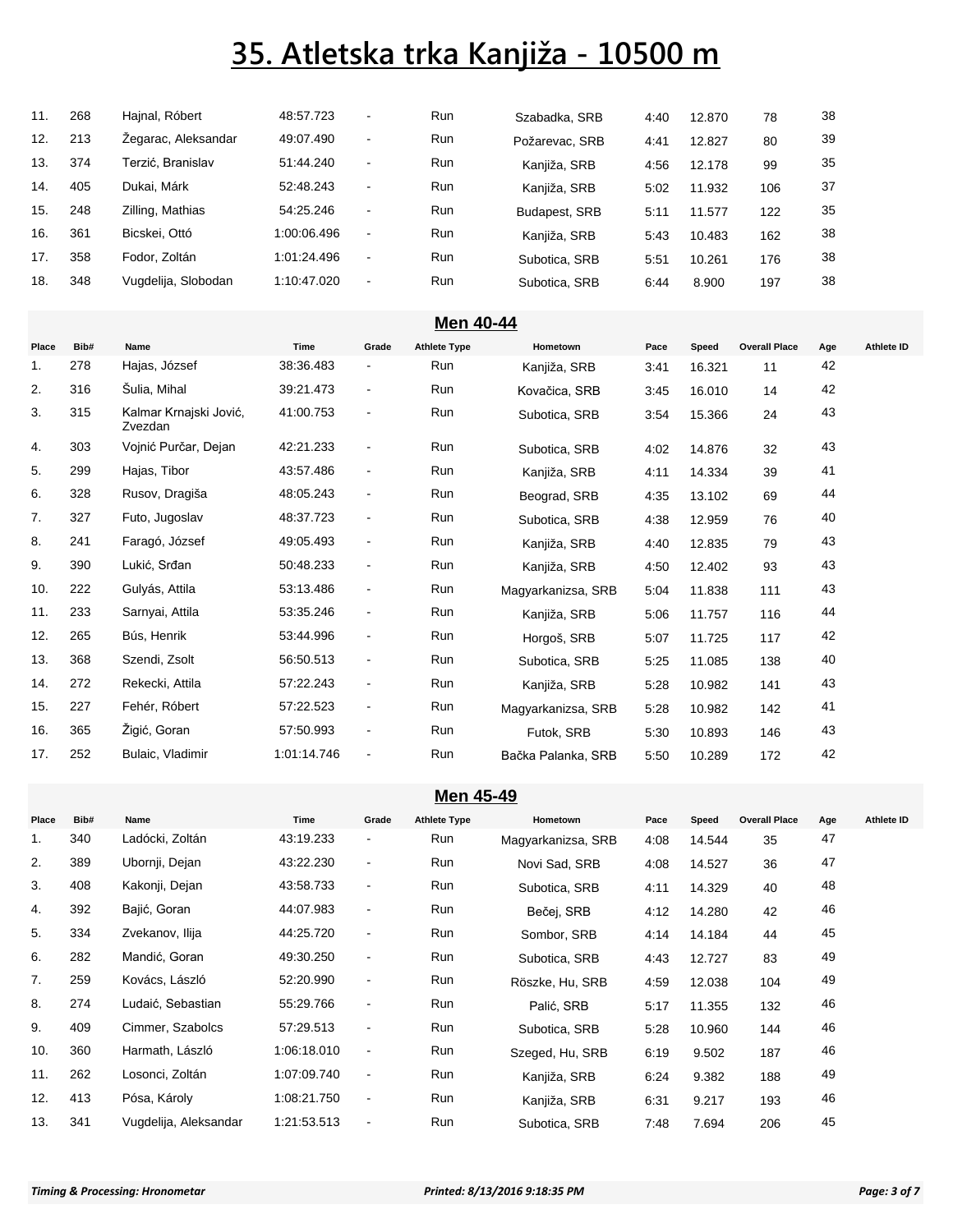|             | Men 50-54   |                           |                   |                                   |                            |                              |      |                 |                            |           |                   |  |
|-------------|-------------|---------------------------|-------------------|-----------------------------------|----------------------------|------------------------------|------|-----------------|----------------------------|-----------|-------------------|--|
| Place       | Bib#        | Name                      | Time              | Grade                             | <b>Athlete Type</b>        | Hometown                     | Pace | Speed           | <b>Overall Place</b>       | Age       | <b>Athlete ID</b> |  |
| 1.          | 343         | Čeljuska, Đuka            | 38:10.213         | $\overline{\phantom{a}}$          | Run                        | Sombor, SRB                  | 3:38 | 16.507          | 8                          | 50        |                   |  |
| 2.          | 279         | Teleki, Đerđ              | 42:12.480         | $\overline{\phantom{a}}$          | Run                        | Subotica, SRB                | 4:01 | 14.929          | 30                         | 53        |                   |  |
| 3.          | 286         | Bohata, Rudolf            | 44:46.733         | $\blacksquare$                    | Run                        | Beč, SRB                     | 4:16 | 14.073          | 46                         | 53        |                   |  |
| 4.          | 367         | Homolya, Frigyes          | 48:21.233         | $\blacksquare$                    | Run                        | Novo Orahovo, SRB            | 4:36 | 13.030          | 73                         | 51        |                   |  |
| 5.          | 307         | Dencsák, Zoltán           | 48:21.266         | $\blacksquare$                    | Run                        | Szeged, SRB                  | 4:36 | 13.030          | 74                         | 54        |                   |  |
| 6.          | 300         | Trbojević, Bogdan         | 49:24.993         | $\blacksquare$                    | Run                        | Subotica, SRB                | 4:42 | 12.753          | 82                         | 54        |                   |  |
| 7.          | 320         | Rajić, Aleksandar         | 50:00.233         | $\blacksquare$                    | Run                        | Beograd, SRB                 | 4:46 | 12.6            | 85                         | 54        |                   |  |
| 8.          | 298         | Katrinka, Stanko          | 50:12.243         | $\blacksquare$                    | Run                        | Subotica, SRB                | 4:47 | 12.550          | 89                         | 50        |                   |  |
| 9.          | 295         | Milenković, Željko        | 58:58.496         | $\blacksquare$                    | Run                        | Donji Tavankut, SRB          | 5:37 | 10.684          | 156                        | 53        |                   |  |
| 10.         | 301         | Erdelji, Laslo            | 59:58.760         | $\blacksquare$                    | Run                        | Subotica, SRB                | 5:43 | 10.506          | 161                        | 51        |                   |  |
| 11.         | 378         | Bačić, Branislav          | 1:00:34.016       | $\blacksquare$                    | Run                        | Kikinda, SRB                 | 5:46 | 10.402          | 165                        | 51        |                   |  |
| 12.         | 254         | Kockarević, Srđan         | 1:01:11.986       | $\blacksquare$                    | Run                        | Novi Sad, SRB                | 5:50 | 10.297          | 171                        | 50        |                   |  |
| 13.         | 287         | Topić, Srećko             | 1:07:53.750       | $\blacksquare$                    | Run                        | Kula, SRB                    | 6:28 | 9.281           | 192                        | 53        |                   |  |
| 14.         | 270         | Breár, János              | 1:22:32.513       | $\blacksquare$                    | Run                        | Szenttamás, SRB              | 7:52 | 7.633           | 207                        | 53        |                   |  |
| 15.         | 234         | Fogarasi, Zsolt           | 1:30:34.553       | $\blacksquare$                    | Run                        | Tata, Hu, SRB                | 8:38 | 6.956           | 210                        | 53        |                   |  |
|             |             |                           |                   |                                   |                            |                              |      |                 |                            |           |                   |  |
|             |             |                           |                   |                                   | Men 55-59                  |                              |      |                 |                            |           |                   |  |
| Place<br>1. | Bib#<br>401 | Name<br>Sudanov, Slobodan | Time<br>40:59.240 | Grade<br>$\overline{\phantom{a}}$ | <b>Athlete Type</b><br>Run | Hometown<br>Kikinda, SRB     | Pace | Speed<br>15.372 | <b>Overall Place</b><br>23 | Age<br>55 | <b>Athlete ID</b> |  |
| 2.          | 351         | Segedi, Miša              | 41:23.980         | $\blacksquare$                    | Run                        |                              | 3:54 | 15.224          | 27                         | 56        |                   |  |
| 3.          | 357         | Juhász, Robert            | 50:51.243         | $\blacksquare$                    | Run                        | Indija, SRB                  | 3:56 | 12.389          | 95                         | 59        |                   |  |
| 4.          | 289         | Tesić, Žarko              | 51:49.246         | $\blacksquare$                    | Run                        | Budimpesta, SRB<br>Kula, SRB | 4:51 |                 | 100                        | 56        |                   |  |
| 5.          | 363         | Gurung, Khop              | 52:36.250         | $\blacksquare$                    | Run                        |                              | 4:56 | 12.158          |                            | 56        |                   |  |
|             |             | <b>Bahadur</b>            |                   |                                   |                            | Novi Sad, SRB                | 5:01 | 11.977          | 105                        |           |                   |  |
| 6.          | 203         | Gere Kovács, Károly       | 1:00:50.753       | $\blacksquare$                    | Run                        | Senta, SRB                   | 5:48 | 10.356          | 168                        | 58        |                   |  |
|             |             |                           |                   |                                   | <b>Men 60-64</b>           |                              |      |                 |                            |           |                   |  |
| Place       | Bib#        | Name                      | Time              | Grade                             | <b>Athlete Type</b>        | Hometown                     | Pace | Speed           | <b>Overall Place</b>       | Age       | <b>Athlete ID</b> |  |
| 1.          | 285         | Janković, Zoran           | 44:53.223         | $\blacksquare$                    | Run                        | Kula, SRB                    | 4:16 | 14.036          | 47                         | 60        |                   |  |
| 2.          | 410         | Radulović, Radovan        | 46:22.486         | $\blacksquare$                    | Run                        | Subotica, SRB                | 4:25 | 13.587          | 53                         | 64        |                   |  |
| 3.          | 267         | Srdanov, Dušan            | 50:00.530         | $\qquad \qquad \blacksquare$      | Run                        | Srbobran, SRB                | 4:46 | 12.6            | 86                         | 60        |                   |  |
| 4.          | 273         | Török, László             | 50:06.253         | $\blacksquare$                    | Run                        | Ada, SRB                     | 4:46 | 12.575          | 88                         | 63        |                   |  |
| 5.          | 231         | Crisán, Márius            | 51:18.500         |                                   | Run                        | Tata, SRB                    | 4:53 | 12.281          | 97                         | 61        |                   |  |
| 6.          | 290         | Raffai, Gusztáv           | 53:10.490         | $\blacksquare$                    | Run                        | Subotica, SRB                | 5:04 | 11.850          | 110                        | 62        |                   |  |
| 7.          | 396         | Živković, Dušan           | 54:19.256         | $\blacksquare$                    | Run                        | Bečej, SRB                   | 5:10 | 11.599          | 121                        | 62        |                   |  |
| 8.          | 403         | Jovović, Miodrag          | 57:10.746         | $\blacksquare$                    | Run                        | Vrbas, SRB                   | 5:27 | 11.020          | 140                        | 64        |                   |  |
| 9.          | 376         | Terzić, Miroslav          | 58:44.003         | $\blacksquare$                    | Run                        | Kanjiža, SRB                 | 5:36 | 10.726          | 153                        | 64        |                   |  |
| 10.         | 249         | Trebješanin, Vukosav      | 1:09:58.033       | $\blacksquare$                    | Run                        | Beograd, SRB                 | 6:40 | 9.004           | 195                        | 60        |                   |  |
| 11.         | 383         | Szigeti, László           | 1:13:58.010       | $\blacksquare$                    | Run                        | Horgoš, SRB                  | 7:03 | 8.517           | 201                        | 62        |                   |  |
|             |             |                           |                   |                                   | Men 65-69                  |                              |      |                 |                            |           |                   |  |
|             |             |                           |                   |                                   |                            |                              |      |                 |                            |           |                   |  |

| Place | Bib# | Name             | Time      | Grade                    | <b>Athlete Type</b> | Hometown      | Pace | Speed  | <b>Overall Place</b> | Age | Athlete ID |
|-------|------|------------------|-----------|--------------------------|---------------------|---------------|------|--------|----------------------|-----|------------|
|       | 335  | Cirić Đ, Dragan  | 44:17.983 | $\blacksquare$           | Run                 | Novi Sa, SRB  | 4:13 | 14.227 | 43                   | 65  |            |
| 2.    | 297  | Cirić B, Dragan  | 47:35.993 | $\sim$                   | Run                 | Subotica, SRB | 4:32 | 13.240 | 65                   | 65  |            |
| 3.    | 305  | Dubovečak, Mirko | 50:01.246 | $\overline{\phantom{a}}$ | Run                 | Subotica, SRB | 4:46 | 12.596 | 87                   | 66  |            |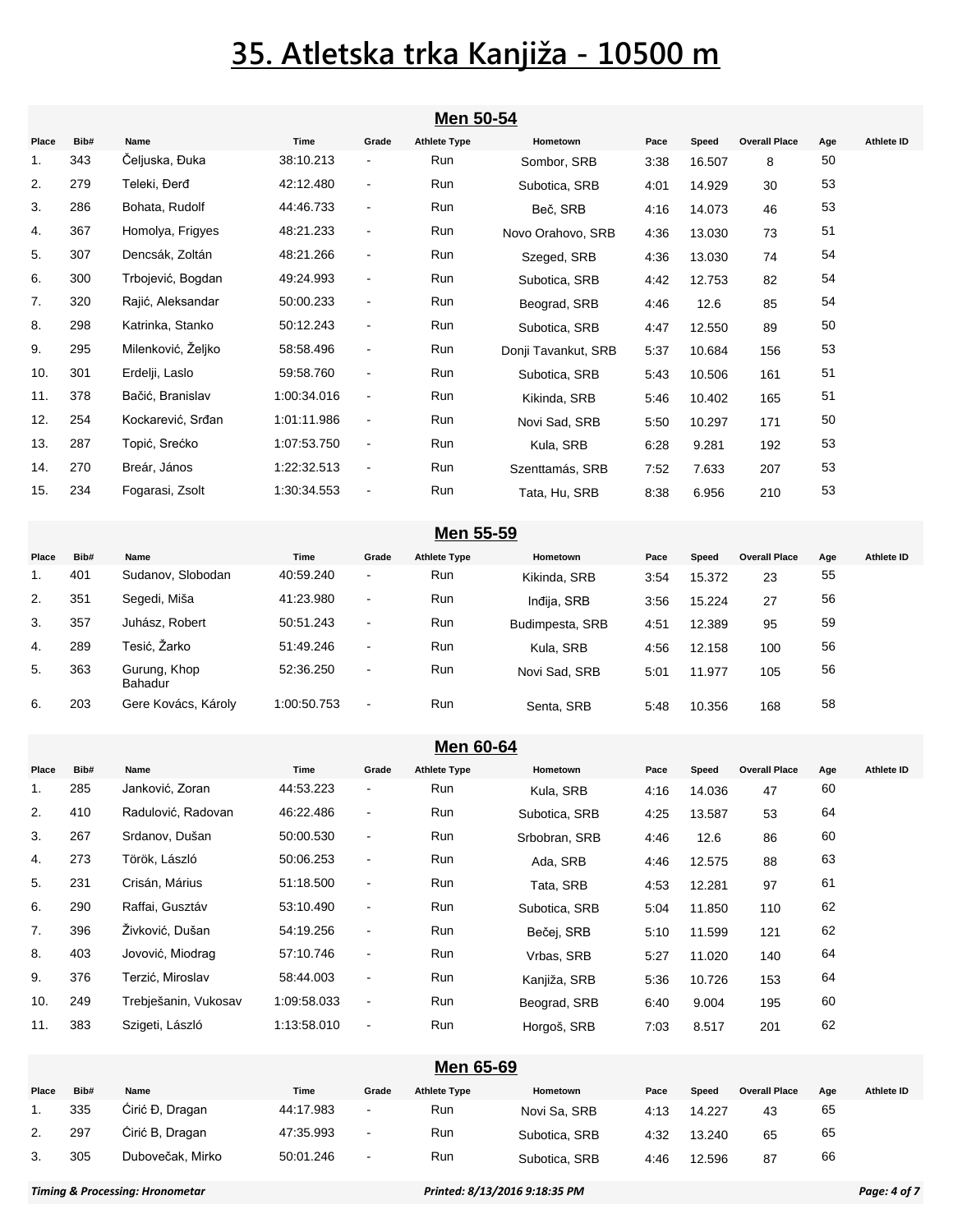| 4.          | 349         | Sárközi, Árpád         | 51:53.740           | $\blacksquare$                    | Run                        | Sombor, SRB        | 4:56 | 12.143 | 101                  | 68        |                   |
|-------------|-------------|------------------------|---------------------|-----------------------------------|----------------------------|--------------------|------|--------|----------------------|-----------|-------------------|
| 5.          | 221         | Szász, Attila          | 1:03:08.003         | $\blacksquare$                    | Run                        | Tata, SRB          | 6:01 | 9.979  | 180                  | 67        |                   |
| 6.          | 414         | Lamatsch, János        | 1:07:14.750         | $\blacksquare$                    | Run                        | Tata, SRB          | 6:24 | 9.370  | 190                  | 67        |                   |
|             |             |                        |                     |                                   |                            |                    |      |        |                      |           |                   |
|             |             |                        |                     |                                   | <b>Men 70-74</b>           |                    |      |        |                      |           |                   |
| Place       | Bib#        | Name                   | Time                | Grade                             | <b>Athlete Type</b>        | Hometown           | Pace | Speed  | <b>Overall Place</b> | Age       | <b>Athlete ID</b> |
| 1.          | 404         | Smrk, Štefan           | 55:46.990           |                                   | Run                        | Vrbas, SRB         | 5:19 | 11.297 | 134                  | 72        |                   |
| 2.          | 294         | Vojnić Purčar, Franjo  | 59:46.746           | $\blacksquare$                    | Run                        | Subotica, SRB      | 5:42 | 10.541 | 159                  | 72        |                   |
| 3.          | 229         | Mészaros, János        | 1:24:03.523         | $\blacksquare$                    | Run                        | Tata, Hu, SRB      | 8:00 | 7.496  | 208                  | 73        |                   |
| 4.          | 232         | Turbuk, István         | 1:30:34.523         | $\blacksquare$                    | Run                        | Tata, SRB          | 8:38 | 6.956  | 209                  | 71        |                   |
|             |             |                        |                     |                                   |                            |                    |      |        |                      |           |                   |
|             |             |                        |                     |                                   | Men 75+                    |                    |      |        |                      |           |                   |
| Place<br>1. | Bib#<br>245 | Name<br>Antonić, Miloš | Time<br>1:09:58.003 | Grade<br>$\overline{\phantom{a}}$ | <b>Athlete Type</b><br>Run | Hometown           | Pace | Speed  | <b>Overall Place</b> | Age<br>80 | <b>Athlete ID</b> |
|             |             |                        |                     |                                   |                            | Beograd, SRB       | 6:40 | 9.004  | 194                  |           |                   |
|             |             |                        |                     |                                   | <b>Girls 11-13</b>         |                    |      |        |                      |           |                   |
| Place       | Bib#        | Name                   | Time                | Grade                             | <b>Athlete Type</b>        | Hometown           | Pace | Speed  | <b>Overall Place</b> | Age       | <b>Athlete ID</b> |
| 1.          | 366         | Pacéka, Noémi          | 53:52.500           | $\overline{\phantom{a}}$          | Run                        | Subotica, SRB      | 5:08 | 11.696 | 118                  | 13        |                   |
| 2.          | 236         | Gálik, Fanny           | 1:13:53.016         | $\overline{\phantom{a}}$          | Run                        | Magyarkanizsa, SRB | 7:02 | 8.527  | 200                  | 12        |                   |
|             |             |                        |                     |                                   |                            |                    |      |        |                      |           |                   |
|             |             |                        |                     |                                   | Girls 14-16                |                    |      |        |                      |           |                   |
| Place       | Bib#        | Name                   | Time                | Grade                             | <b>Athlete Type</b>        | Hometown           | Pace | Speed  | <b>Overall Place</b> | Age       | Athlete ID        |
| 1.          | 242         | Gója, Adrienn          | 1:00:35.246         |                                   | Run                        | Kanjiža, SRB       | 5:46 | 10.399 | 166                  | 15        |                   |
| 2.          | 344         | Vugdelija, Mihaela     | 1:30:44.053         | $\overline{\phantom{a}}$          | Run                        | Subotica, SRB      | 8:38 | 6.943  | 212                  | 16        |                   |
|             |             |                        |                     |                                   | <b>Women 17-19</b>         |                    |      |        |                      |           |                   |
| Place       | Bib#        | Name                   | Time                | Grade                             | <b>Athlete Type</b>        | Hometown           | Pace | Speed  | <b>Overall Place</b> | Age       | Athlete ID        |
| 1.          | 209         | Tandi, Adel            | 47:26.493           | $\overline{\phantom{a}}$          | Run                        | Kanjiža, SRB       | 4:31 | 13.282 | 62                   | 17        |                   |
| 2.          | 342         | Vugdelija, Tina        | 1:21:53.263         | $\blacksquare$                    | Run                        | Subotica, SRB      | 7:48 | 7.694  | 205                  | 18        |                   |
|             |             |                        |                     |                                   |                            |                    |      |        |                      |           |                   |
|             |             |                        |                     |                                   | <b>Women 20-23</b>         |                    |      |        |                      |           |                   |
| Place       | Bib#        | Name                   | Time                | Grade                             | <b>Athlete Type</b>        | Hometown           | Pace | Speed  | <b>Overall Place</b> | Age       | Athlete ID        |
| 1.          | 369         | Német, Anett           | 41:16.976           | $\blacksquare$                    | Run                        | Čantavir, SRB      | 3:56 | 15.267 | 26                   | 23        |                   |
| 2.          | 277         | Bognár, Anna           | 45:11.726           | $\blacksquare$                    | Run                        | Kanjiža, SRB       | 4:18 | 13.943 | 50                   | 21        |                   |
| 3.          | 350         | Erős, Júlia            | 46:36.230           | $\blacksquare$                    | Run                        | Senta, SRB         | 4:26 | 13.519 | 57                   | 20        |                   |
| 4.          | 402         | Sudarov, Sara          | 51:29.246           | $\blacksquare$                    | Run                        | Kikinda, SRB       | 4:54 | 12.237 | 98                   | 22        |                   |
| 5.          | 284         | Csécsei, Sarolta       | 54:54.496           | $\overline{\phantom{a}}$          | Run                        | Horgoš, SRB        | 5:14 | 11.475 | 125                  | 22        |                   |
| 6.          | 220         | Káplár, Petra          | 55:19.503           | $\blacksquare$                    | Run                        | Kanjiža, SRB       | 5:16 | 11.389 | 129                  | 21        |                   |
| 7.          | 319         | Püspök, Noémi          | 1:01:19.006         | $\blacksquare$                    | Run                        | Mali Pijaca, SRB   | 5:50 | 10.275 | 175                  | 22        |                   |
| 8.          | 261         | Losonci, Adrienn       | 1:01:52.763         | $\blacksquare$                    | Run                        | Kanjiža, SRB       | 5:54 | 10.183 | 179                  | 21        |                   |
| 9.          | 255         | Gánszler, Gabriela     | 1:04:29.030         | $\blacksquare$                    | Run                        | Nagymányok, SRB    | 6:08 | 9.770  | 183                  | 21        |                   |
| 10.         | 260         | Pósa, Tamara           | 1:10:45.753         | $\blacksquare$                    | Run                        | Kispiac, SRB       | 6:44 | 8.905  | 196                  | 20        |                   |
| 11.         | 258         | Cseszkó, Ágnes         | 1:19:52.270         | $\blacksquare$                    | Run                        | Kanjiža, SRB       | 7:36 | 7.888  | 204                  | 20        |                   |
|             |             |                        |                     |                                   | <b>Women 24-29</b>         |                    |      |        |                      |           |                   |
| Place       | Bib#        | Name                   | Time                | Grade                             | <b>Athlete Type</b>        | Hometown           | Pace | Speed  | <b>Overall Place</b> | Age       | Athlete ID        |
| 1.          | 356         | Odobašić, Tijana       | 51:53.990           |                                   | Run                        | Sombor, SRB        | 4:56 | 12.143 | 102                  | 27        |                   |
| 2.          | 212         | Mirkov, Ivana          | 54:36.743           | $\blacksquare$                    | Run                        | Novi Kneževac, SRB | 5:12 | 11.538 | 124                  | 28        |                   |
|             |             |                        |                     |                                   |                            |                    |      |        |                      |           |                   |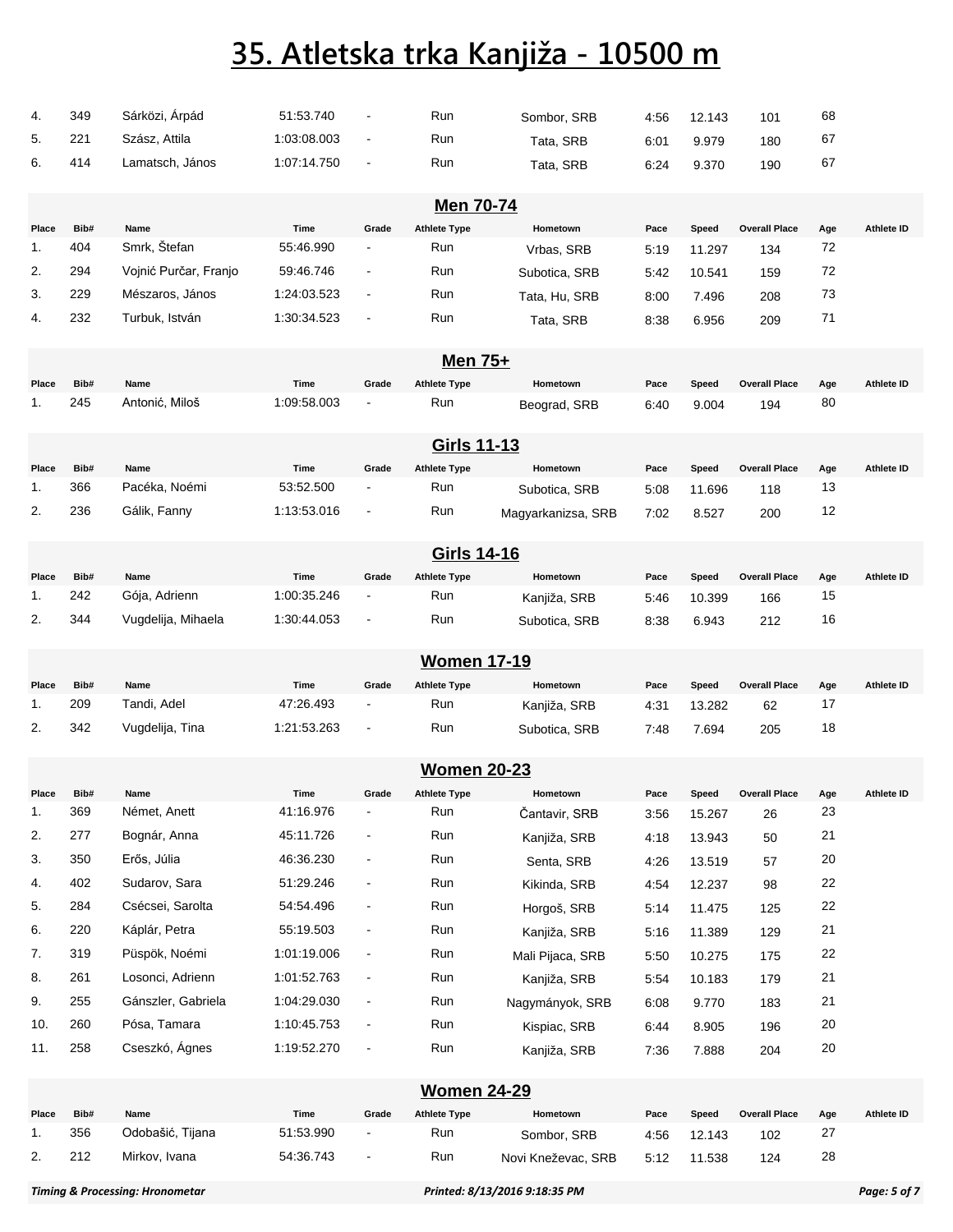| 3. | 395 | Duričin, Branislava  | 57:27.000   | $\blacksquare$           | <b>Run</b> | Bečei, SRB         | 5:28 | 10.966 | 143 | 26 |
|----|-----|----------------------|-------------|--------------------------|------------|--------------------|------|--------|-----|----|
| 4. | 333 | Drobina, Ivana       | 57:58.250   | $\blacksquare$           | <b>Run</b> | Sombor, SRB        | 5:31 | 10.868 | 148 | 28 |
| 5. | 237 | Rekecki, Dóra        | 58:07.000   | $\sim$                   | <b>Run</b> | Kanjiža, SRB       | 5:32 | 10.840 | 149 | 26 |
| 6. | 250 | Kiss, Judit          | 1:01:17.260 | $\sim$                   | <b>Run</b> | Kanjiža, SRB       | 5:50 | 10.280 | 173 | 28 |
| 7. | 308 | Papp, Csilla         | 1:01:25.496 | $\blacksquare$           | <b>Run</b> | Kispiac, SRB       | 5:51 | 10.258 | 177 | 28 |
| 8. | 379 | Kónya Merlin, Renáta | 1:05:01.743 | $\overline{\phantom{a}}$ | <b>Run</b> | Novi Kneževac, SRB | 6:12 | 9.690  | 184 | 25 |
| 9. | 338 | Surdie, Rebbeca      | 1:05:02.256 | $\,$                     | <b>Run</b> | Kanjiža, SRB       | 6:12 | 9.687  | 185 | 25 |

|       | <b>Women 30-34</b> |                      |             |                          |                     |                    |      |        |                      |     |            |  |
|-------|--------------------|----------------------|-------------|--------------------------|---------------------|--------------------|------|--------|----------------------|-----|------------|--|
| Place | Bib#               | Name                 | Time        | Grade                    | <b>Athlete Type</b> | Hometown           | Pace | Speed  | <b>Overall Place</b> | Age | Athlete ID |  |
| 1.    | 380                | Calbert, Anita       | 45:45.483   | $\blacksquare$           | Run                 | Subotica, SRB      | 4:21 | 13.770 | 52                   | 33  |            |  |
| 2.    | 304                | Dr. Sija, Éva Ilona  | 46:39.006   | $\blacksquare$           | Run                 | Szeged, SRB        | 4:27 | 13.505 | 58                   | 34  |            |  |
| 3.    | 276                | Šafranj, Jamanta     | 47:19.490   | $\blacksquare$           | Run                 | Subotica, SRB      | 4:30 | 13.315 | 61                   | 32  |            |  |
| 4.    | 382                | Simon, Eleonóra      | 48:12.733   | $\blacksquare$           | Run                 | Ada, SRB           | 4:35 | 13.071 | 72                   | 34  |            |  |
| 5.    | 239                | Renáta, Tóth         | 50:49.246   | $\blacksquare$           | Run                 | Subotica, SRB      | 4:50 | 12.398 | 94                   | 32  |            |  |
| 6.    | 377                | Tabaković, Dragana   | 51:07.233   | $\overline{\phantom{a}}$ | Run                 | Subotica, SRB      | 4:52 | 12.325 | 96                   | 34  |            |  |
| 7.    | 243                | Teofilović, Zorica   | 53:05.763   | $\blacksquare$           | Run                 | Beograd, SRB       | 5:03 | 11.868 | 109                  | 34  |            |  |
| 8.    | 332                | Stanimirović, Jelena | 54:00.986   | $\blacksquare$           | Run                 | Sombor, SRB        | 5:09 | 11.667 | 120                  | 34  |            |  |
| 9.    | 313                | Dr. Nagy, Izabella   | 55:19.736   | $\blacksquare$           | Run                 | Budapest, SRB      | 5:16 | 11.389 | 130                  | 32  |            |  |
| 10.   | 330                | Juhás, Márta         | 58:45.766   | $\blacksquare$           | Run                 | Novi Kneževac, SRB | 5:36 | 10.723 | 155                  | 31  |            |  |
| 11.   | 412                | Kiss, Anikó          | 1:01:01.503 | $\blacksquare$           | Run                 | Kanjiža, SRB       | 5:49 | 10.325 | 169                  | 30  |            |  |
| 12.   | 387                | Mrkšić Hugyik, Ella  | 1:04:29.000 | $\overline{\phantom{a}}$ | Run                 | Ada, SRB           | 6:08 | 9.770  | 182                  | 34  |            |  |

#### **Women 35-39**

| Place | Bib# | Name                  | Time        | Grade          | <b>Athlete Type</b> | Hometown          | Pace | Speed  | <b>Overall Place</b> | Aae | Athlete ID |
|-------|------|-----------------------|-------------|----------------|---------------------|-------------------|------|--------|----------------------|-----|------------|
|       | 329  | Kulić, Zorica         | 47:11.236   | $\sim$         | Run                 | Sombor, SRB       | 4:30 | 13.352 | 59                   | -37 |            |
| 2.    | 269  | Hajnal, Nataša        | 1:01:35.493 | $\sim$         | Run                 | Subotica, SRB     | 5:52 | 10.230 | 178                  | -37 |            |
| 3.    | 226  | Nagyné, Czira Melitta | 1:03:47.516 | $\blacksquare$ | Run                 | Budapest, Hu, SRB | 6:04 | 9.877  | 181                  | 39  |            |
| 4.    | 345  | Vugdelija, Renata     | 1:19:07.013 | $\blacksquare$ | Run                 | Subotica, SRB     | 7:32 | 7.963  | 203                  | 36  |            |

#### **Women 40-44**

| Place | Bib# | Name                      | Time        | Grade                    | <b>Athlete Type</b> | Hometown               | Pace | Speed  | <b>Overall Place</b> | Age | Athlete ID |
|-------|------|---------------------------|-------------|--------------------------|---------------------|------------------------|------|--------|----------------------|-----|------------|
|       | 399  | Gazdag, Eva               | 53:05.263   | $\overline{\phantom{a}}$ | <b>Run</b>          | Horgoš, SRB            | 5:03 | 11.868 | 108                  | 41  |            |
| 2.    | 397  | Kovács, Timea             | 56:19.500   | $\sim$                   | <b>Run</b>          | Jászentlászló, Hu. SRB | 5:22 | 11.187 | 136                  | 41  |            |
| 3.    | 370  | Vrsajković,<br>Aleksandra | 58:44.003   | $\sim$                   | <b>Run</b>          | Srbobran, SRB          | 5:36 | 10.726 | 154                  | 41  |            |
| 4.    | 364  | Baranyi, Katalin          | 1:06:14.250 | $\sim$                   | <b>Run</b>          | Szeged, Hu, SRB        | 6:18 | 9.512  | 186                  | 41  |            |
| 5.    | 347  | Vugdelija, Angelina       | 1:12:04.240 | $\sim$                   | Run                 | Subotica, SRB          | 6:52 | 8.742  | 198                  | 44  |            |

| <b>Women 45-49</b> |      |                     |           |                          |                     |               |      |        |                      |     |            |
|--------------------|------|---------------------|-----------|--------------------------|---------------------|---------------|------|--------|----------------------|-----|------------|
| Place              | Bib# | Name                | Time      | Grade                    | <b>Athlete Type</b> | Hometown      | Pace | Speed  | <b>Overall Place</b> | Age | Athlete ID |
|                    | 323  | Poljaković, Martina | 49:23.743 | $\overline{\phantom{a}}$ | Run                 | Subotica, SRB | 4:42 | 12.757 | 81                   | 47  |            |
| 2.                 | 331  | Grbović, Tatjana    | 53:03.486 | $\overline{\phantom{a}}$ | <b>Run</b>          | Novi Sad, SRB | 5:03 | 11.876 | 107                  | 49  |            |
| 3.                 | 393  | Bajić, Alisa        | 55:25.260 | $\overline{\phantom{a}}$ | <b>Run</b>          | Bečej, SRB    | 5:17 | 11.368 | 131                  | 47  |            |
| 4.                 | 240  | Ivanova, Biljana    | 58:17.733 | $\overline{\phantom{a}}$ | <b>Run</b>          | Beograd, SRB  | 5:33 | 10.809 | 151                  | 46  |            |